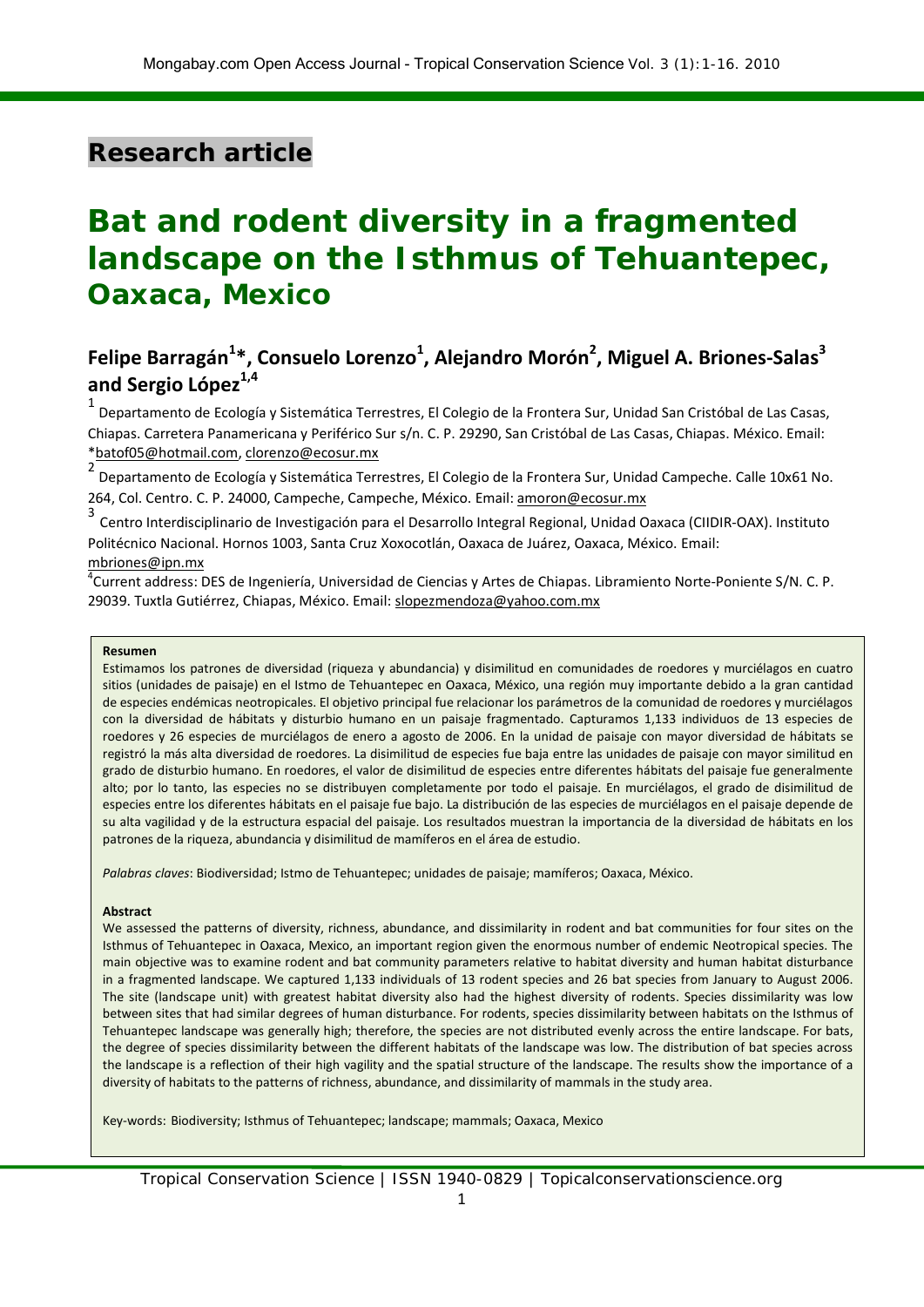Received: 15 June 2009; Accepted: 30 November 2009; Published: 31 March 2010

Copyright: © Felipe Barragán, Consuelo Lorenzo, Alejandro Morón, Miguel A. Briones-Salas and Sergio López. This is an open access paper. We use the Creative Commons Attribution 3.0 licens[e http://creativecommons.org/licenses/by/3.0/](http://creativecommons.org/licenses/by/3.0/) - The license permits any user to download, print out, extract, archive, and distribute the article, so long as appropriate credit is given to the authors and source of the work. The license ensures that the published article will be as widely available as possible and that the article can be included in any scientific archive. Open Access authors retain the copyrights of their papers. Open access is a property of individual works, not necessarily journals or publishers.

Cite this paper as: Barragán, F., Lorenzo, C., Morón, A., Briones-Salas, M. A. and López, S. 2010. Bat and rodent diversity in a fragmented landscape on the Isthmus of Tehuantepec, Oaxaca, Mexico. *Tropical Conservation Science* Vol. 3 (1):1-16. Available online[: www.tropicalconservationscience.org](http://www.tropicalconservationscience.org/)

#### **Introduction**

Mammals exhibit different adaptations to the environment which allow them to occupy different ecological niches (from terrestrial to arboreal), and these adaptations play an important role in the patterns of biodiversity and in the ecosystem's processes [1,2]. In particular, bats and rodents are good indicators of ecosystems that have been disturbed by human activities: both groups occur in different environments and they are diverse and abundant [3,4]. They can be found at various trophic levels, as seed, pollen, or root eaters. Some bat species even consume small vertebrates and fish and can be found in specific habitats [3,5].

This highlights the importance of carrying out studies in landscapes with differing degrees of disturbance, given that tropical landscapes are currently fragmented to varying degrees and have gaps or have had their natural vegetation replaced [6-9]. Thus, in these landscapes there are different sizes of habitat fragments of natural or anthropogenically modified vegetation (i.e., crops, pastures, human settlements, and secondary vegetation) to which the movement of many species of both plants and animals is restricted. These changes do not affect all species equally since some are favored by these modifications [10]. Some authors have found that a greater diversity of habitats is associated with higher mammal diversity [11, 12]. This positive relationship has also been found in other groups such as beetles [13], butterflies [14], raptors [15], herbaceous plants [16], and soil fauna [17].

In Mexico, one region worthy of this kind of study is the Isthmus of Tehuantepec in Oaxaca, owing to its geographic location and, particularly, the fact that it shares several floristic elements with the southern Sierra Madre Mountain Range and the Central Valley of Oaxaca, which makes the transition between these areas almost undetectable [18]. The Isthmus represents a significant barrier for highland species and an important corridor between the Atlantic and Pacific coastal plains, and also favors a high degree of endemicity [19-21]. It is currently subject to different types of disturbance, so it is possible to find fragmented landscapes for which it is important to detect how the diversity patterns of animal species are modified by disturbance and landscape fragmentation [22].

Diversity can be analyzed at different scales within a landscape [10], and the study of the components of diversity can be useful for measuring and monitoring the effects of human activities on biodiversity [23]. The purpose of this paper was to examine the relationship between Neotropical rodent and bat community parameters (diversity, species dissimilarity) with habitat diversity and human habitat disturbance. According to the hypothesis proposed by Rosenzweig [12], species richness increases with landscape heterogeneity, so we would expect a more heterogeneous landscape to have greater mammal diversity. Also, we propose that for a landscape with a greater degree of human disturbance, mammal diversity should be lower. Finally, species composition is expected to be more similar between habitats with similar degrees of human disturbance. The results of this study can be applied to conservation strategies for small mammals at the local level and on highly fragmented landscapes.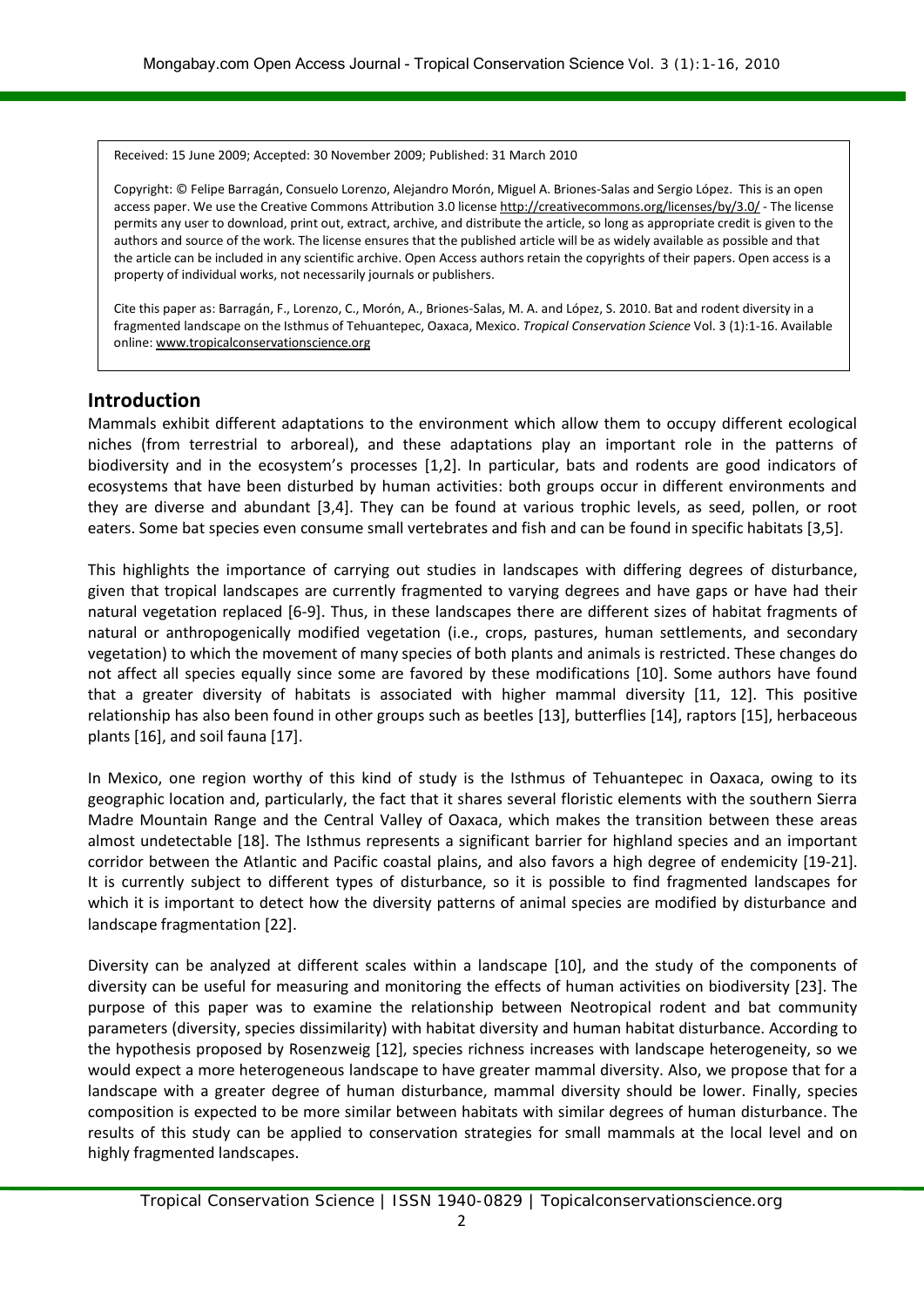## **Methods**

#### *Study site*

The study region is located in the southern part of the Isthmus of Tehuantepec, Oaxaca, Mexico, and extends over approximately 200 km<sup>2</sup>. Mean annual temperature is 27.6°C, average annual precipitation is 932.2 mm, and altitude is 50 to 150 m a.s.l. The climate is warm, subhumid, with rainfall between June and October, and a dry season from March through May [24].

In the region, four landscape units were set up in the northern part of the Laguna Inferior. In this study, a set of habitat patches (diversity of habitats) within a certain radius was defined as a landscape unit: (1) El Rancho, (2) El Puente, (3) Las Palmas, and (4) Huamuchil (Figure 1). A vegetation map of the study area was prepared from a 2003 Landsat ETM-7 satellite image.



For each landscape unit, we drew a circumference of 12.5 km<sup>2</sup> using the program ArcView 3.2™, in order to determine rodent and bat diversity. Rodent species move over relatively short distances and their home ranges are small (less than 1 km) [25], while some species of bats can fly up to 8 km daily [26, 27]. Inside each landscape unit, we recorded the number and percentage of habitats present (habitat heterogeneity). For each landscape unit**,** habitat types were verified in the field and their altitude and geographic coordinates determined with a Garmin 12XL™ GPS personal navigator.

To analyze the effect of the degree of human disturbance, three types of habitat resulting from human activities were used: croplands, pastures, and towns. The percentage occupied by each was obtained for each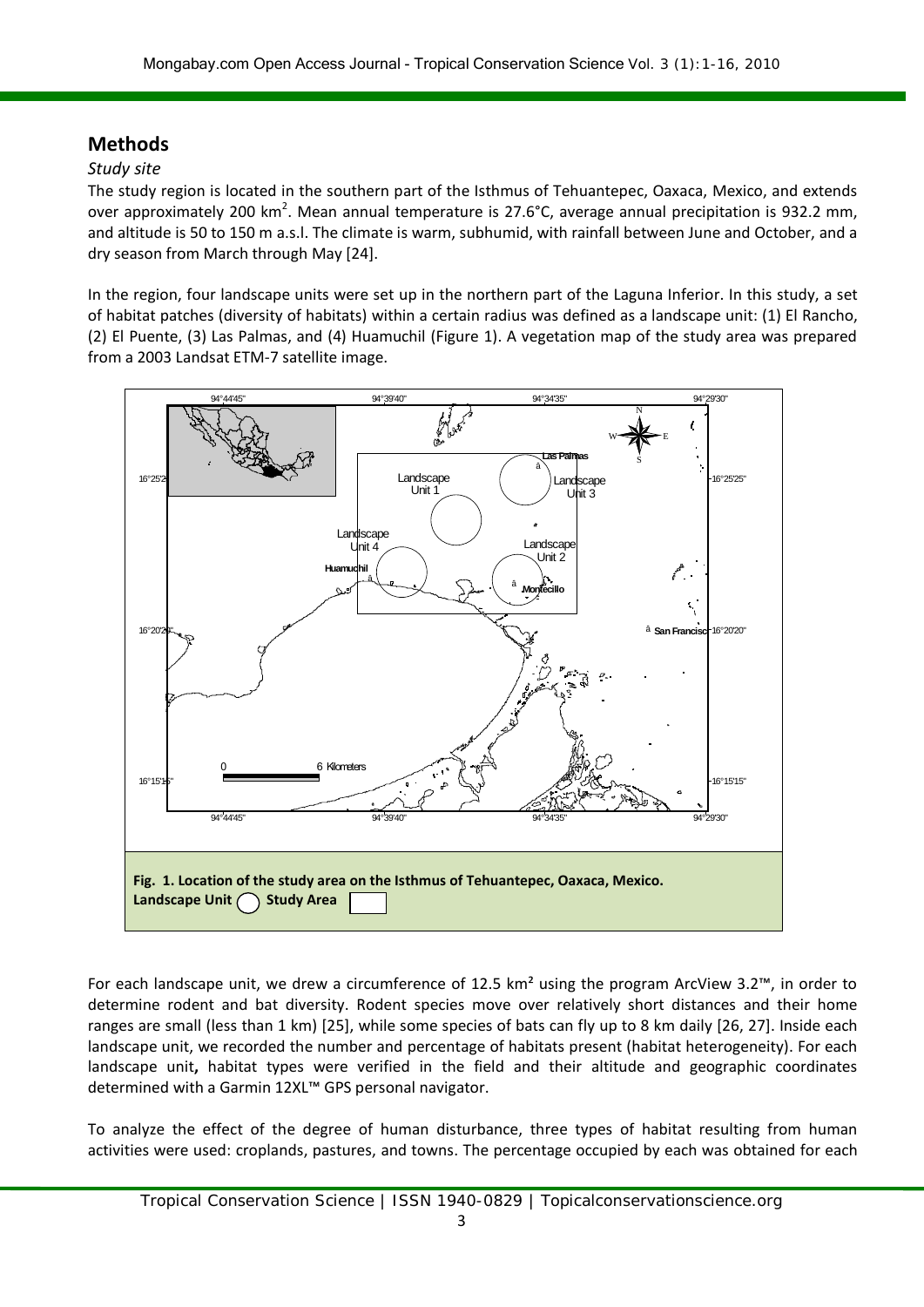landscape unit. We used Shannon's index to calculate landscape heterogeneity values for each landscape unit, as suggested by Anderson [15].

#### *Sampling survey*

Between January and August 2006, eight surveys were conducted in the field (four in the dry season and four in the wet season). The capture-recapture method was used to keep individual records of rodent and bat specimens [28, 29]. During each survey, rodents were captured with 100 Sherman™ live traps placed in a radial formation starting at the center of each landscape unit and left in the field for three consecutive nights (Figure 2). At the same time, bats were captured with three 12-m-long mist nets placed in the center of each unit for the same three consecutive nights. Mist nets were set 1.50 m above the ground, and left open from 1800 h to 2400 h every night with a routine check every 45 minutes.



#### *Diversity and species dissimilarity estimates*

Shannon's diversity index [27-30] was chosen to calculate the diversity of rodents and bats because it takes into account rare species. Diversity was compared between pairs of units following Solow's [31] method. All calculations were performed with the program Diversity [32]. For landscape units the values of species richness and abundance per night (previously log10 transformed) were compared with a one-way analysis of variance (ANOVA) and Tukey-Kramer tests using SPSS™ 12.0 software [33]. Species dissimilarity was first calculated with the Morisita-Horn sample similarity index, using Estimates software [34] as follows: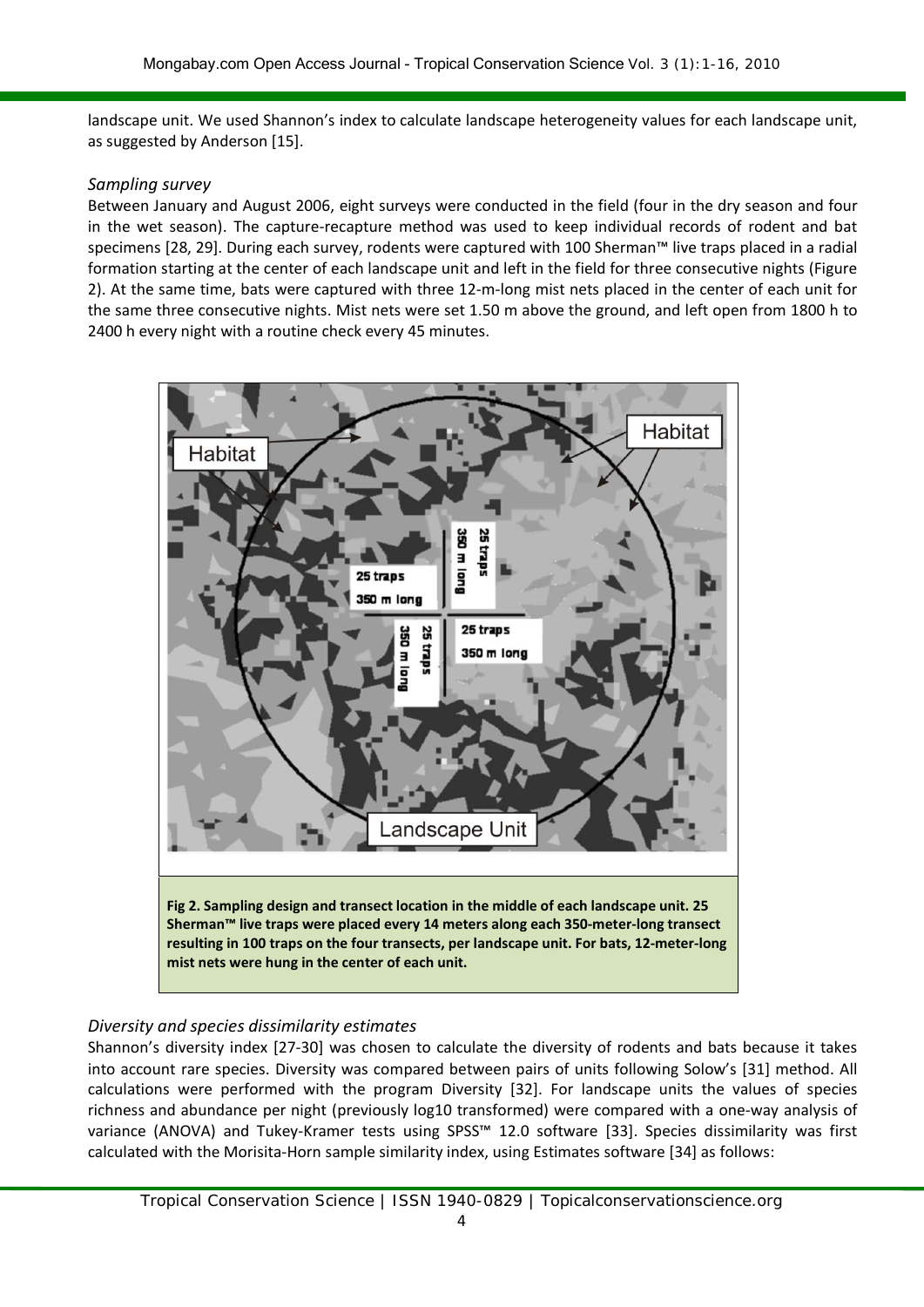$$
C_{mh} = \frac{2 \sum_{i=1}^{s} [(an_i)(bn_i)]}{(da+db)(aN)(bN)}
$$

Where:

S = total number of species at both sites aN = total number of individuals of all species collected at site A bN = total number of individuals of all species collected at site B an<sub>i</sub> = number of individuals of the *i<sup>th</sup>* species collected at site A bn<sub>i</sub> = number of individuals of the *i*<sup>th</sup> species collected at site B and, in the denominator, the two sum terms are defined as:

$$
da = \frac{\sum_{i=1}^{s} (an_i)^2}{(aN)^2} \text{ and } \frac{\sum_{i=1}^{s} (bn_i)^2}{(bN)^2}
$$

Then we subtracted from unity, the proportion of shared species between two landscape units being compared (*Cmh*) in the form:

 $ST = 1 - C_{mh}$ 

Where:

*ST* = species dissimilarity between the two landscape units compared *Chm* = Morisita-Horn similarity index

Habitat heterogeneity, conserved areas, and those disturbed by human activity (%) were correlated with Pearson's coefficient using SPSS<sup>™</sup> 12.0 software. Also, we calculated the difference between the degree of human disturbance (proportion of pastures, towns and cropland) and the percentage of each of the different habitats (habitat heterogeneity) in each landscape unit.



**Fig. 3. (A) Riparian vegetation; (B) Nanche grove; (C) Thorny heat; (D) Pastures; (E) Bat:** *Phyllostomus discolor***; (F) Rodent:** *Liomys pictus.* **Photos by F. Barragán.**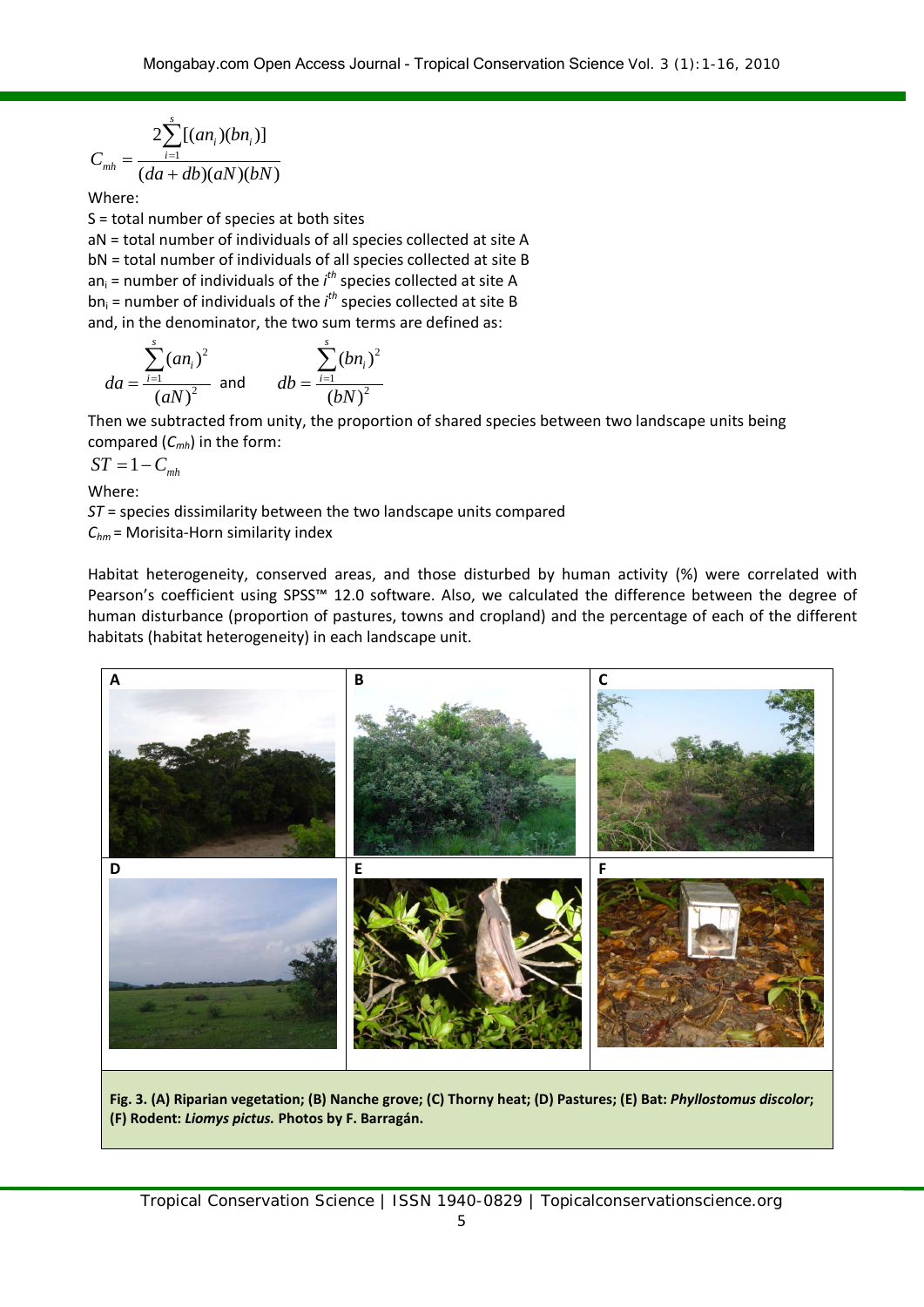## **Results**

#### *Landscape units*

Landscape unit 4 had the highest number of habitats (10), the most representative being pasture, which occupied 53% of the total unit area. In contrast, landscape unit 1 had only five habitat types, and the most representative among them was the nanche (*Byrsonima crassifolia*) grove, known locally as *nanchal,* which occupied 33% (Table 1; Figure 3). The sum of the proportions of disturbed habitats indicated that unit 3 had the highest proportion of human disturbance (62%), while unit 1 had the lowest proportion of human disturbance at 26% (Table 1).

#### MAMMAL DIVERSITY, LANDSCAPE HETEROGENEITY AND HUMAN DISTURBANCE

1,133 individuals of 26 bat and 13 rodent species were caught. The rodent species richness reported here represents 23.2% (13 of 56 species) of all the species reported for the state of Oaxaca, while bat species richness represents 31.7% (26 of 82 species) of the state's bat richness [35]. *Liomys pictus* (spiny pocket mouse) was the most abundant species and represented 65% of all the rodents collected, followed by *Baiomys musculus* (14.1%) and *Oligoryzomys fulvescens* (12.3%). For bats, *Artibeus lituratus* and *A. jamaicensis* were the most abundant species and represented 26.6% and 15.2% of all the bats collected, respectively, followed by *Uroderma bilobatum*, *A. intermedius*, *Choeroniscus godmani* and *Phyllostomus discolor* (Appendix 1).

Landscape unit 2 had the highest rodent species richness (11 species) and abundance (137 individuals), with *L. pictus* (52 individuals) the most abundant species. In landscape unit 3, the highest number of bat species (16) and individuals (313) was recorded, and the most abundant species were *A. lituratus* (56) and *Choeroniscus godmani* (51; Appendix 1). Mean rodent abundance was significantly different among landscape units (ANOVA test  $F_{3,28}$  = 3.81; *P* = 0.03), particularly between units 1 and 2 (Tukey-Kramer test). There were no statistical differences in bat mean abundance among landscape units (*P* < 0.05).

|                             | Unit 1<br>Unit 2 |             | Unit 3          |             | Unit 4          |             |                 |              |
|-----------------------------|------------------|-------------|-----------------|-------------|-----------------|-------------|-----------------|--------------|
| <b>Habitat</b>              | <b>Hectares</b>  | %           | <b>Hectares</b> | %           | <b>Hectares</b> | %           | <b>Hectares</b> | %            |
| Thorny heath                | 117.34           | 9           | $\Omega$        | 0           | 32.39           | 3           | 50.89           | 4            |
| Water                       | 0                | 0           | 11.72           | 1           | 0               | 0           | 258.22          | 21           |
| Nanche grove                | 412.06           | 33          | 10.08           | 1           | $\Omega$        | 0           | 59.32           | 5            |
| Pastures*                   | 319.25           | 26          | 105.45          | 8           | 449.5           | 36          | 656.89          | 53           |
| Grassland with bushes       | 0                | 0           | 15.45           | 1           | 160.34          | 13          | 14.01           | $\mathbf{1}$ |
| Towns*                      | 0                | 0           | 21.13           | 2           | 11.43           | 1           | 12.15           | $\mathbf{1}$ |
| Riparian vegetation         | 62.05            | 5           | 186.4           | 15          | 104.83          | 8           | 62.16           | 5            |
| Mature secondary vegetation | 339.56           | 27          | 277.99          | 22          | 169.39          | 14          | 45.81           | 4            |
| Croplands*                  | 0                | 0           | 431.54          | 35          | 306.54          | 25          | $\mathbf 0$     | 0            |
| <b>Bare Sand</b>            | $\Omega$         | $\Omega$    | 0               | $\Omega$    | $\Omega$        | $\mathbf 0$ | 48.49           | 4            |
| Forest                      | $\mathbf 0$      | $\mathbf 0$ | $\mathbf 0$     | $\mathbf 0$ | 0               | 0           | 42.34           | 3            |
| Unknown                     | 0                | $\mathbf 0$ | 190.51          | 16          | 15.85           | 1           | 0               | $\Omega$     |
| Human disturbance           |                  | 26          |                 | 45          |                 | 62          | $\sim$ $\sim$   | 54           |

Table 1. Habitat types and proportion of each habitat occupied in each landscape unit. Numbers in italics show the habitat with the highest percent occupancy in each unit.

Proportion of each habitat occupied in each landscape unit was added to estimate the degree of human disturbance in each landscape unit.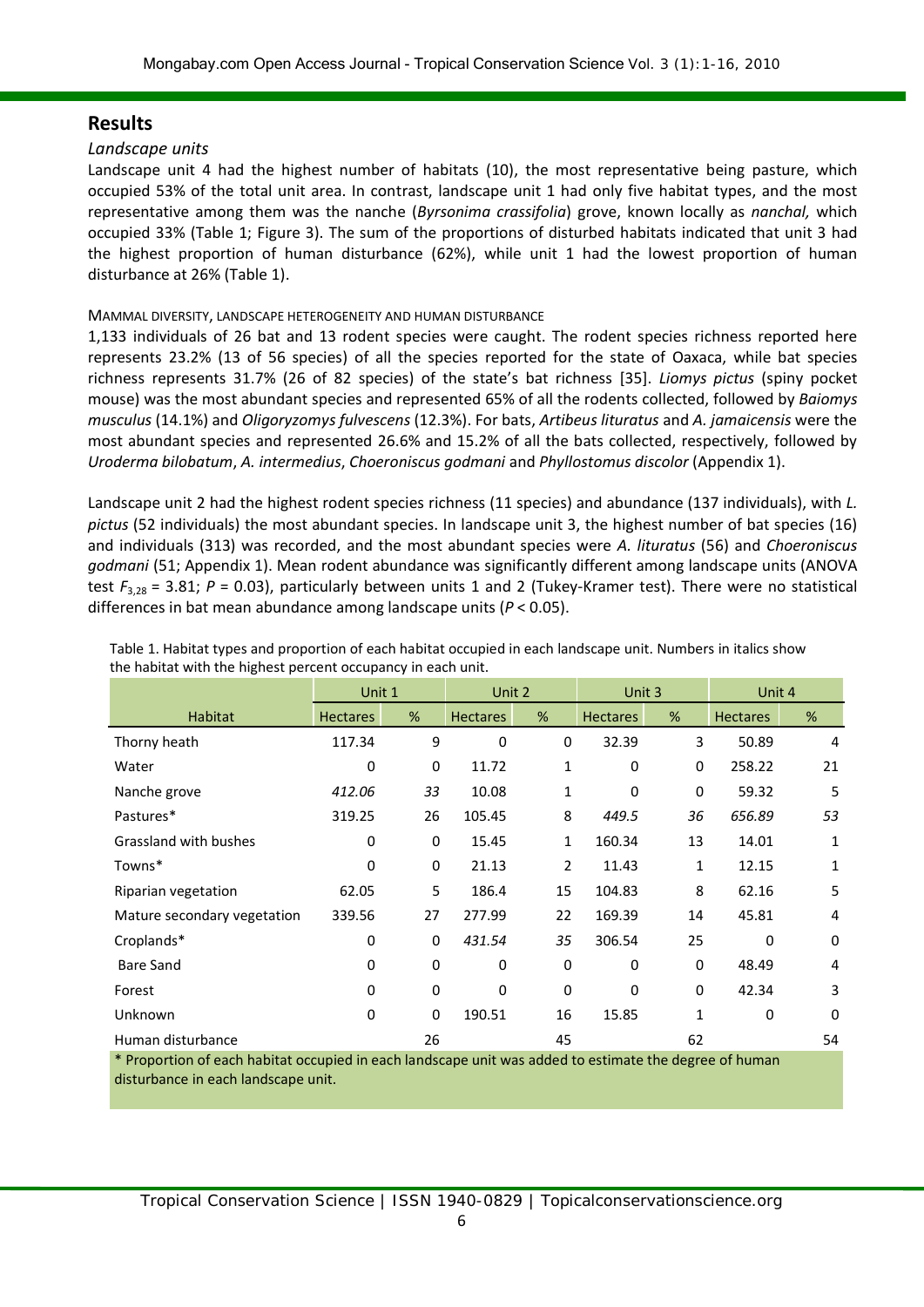There were differences among landscape units in mean rodent richness (ANOVA test *F*3,28 = 18.08; *P* < 0.0001); and a Tukey-Kramer test indicated that unit 2 was significantly different from units 1, 3 and 4. Differences between landscape units in mean bat richness were also statistically significant (ANOVA test  $F_{3,28} = 5.22$ ;  $P =$ 0.009), and unit 4 had lower species richness than unit 3 accordingly to a Tukey-Kramer test.

In terms of habitat heterogeneity, landscape unit 2 had the highest value ( $H' = 1.787$ ) and unit 1 had the lowest (H' = 1.439). The highest values of Shannon's index were obtained in unit 2 for rodents (H'=1.485), and in unit 3 for bats (H'=2.23; Table 2). Shannon's indices were compared among landscape units following Solow's [31] method. Unit 1 differed from units 2 and 3, unit 2 differed from unit 3, and unit 3 differed from unit 4 for both rodents and bats. Unit 2 also differed from unit 4 only in rodents (Table 2).

statistically significant differences (*P*>0.001). Sample Habitats Rodents Bats Unit 1 1.439 0.2712 *a* 2.003 *a* Unit 2 1.787 1.485 *b* 1.628 *b* Unit 3 1.654 0.982 *c* 2.227 *c* Unit 4 1.543 0.4208 *a* 1.783 *ab*

Table 2. Shannon's index and comparisons of diversity values for habitat types (heterogeneity), rodents and bats in each landscape unit on the Isthmus of Tehuantepec, Oaxaca. Same letters indicate that there are no

Pearson's correlation coefficient revealed a strong positive relationship between habitat heterogeneity and rodent diversity (r = 0.94) (Table 3; Figure 4). There were no significant correlations between habitat heterogeneity and bat abundance and diversity; nor were there any between human disturbance and diversity and abundance of bats and rodents.

> Table 3. Pearson's correlation coefficient between species diversity and abundance with habitat heterogeneity and areas disturbed by humans (%). \*  $= P < 0.05$ , d.f.  $= 3$ .

|                  | <b>Habitat</b><br>heterogeneity | <b>Human</b><br>disturbance area<br>(%) |
|------------------|---------------------------------|-----------------------------------------|
| Bat diversity    | $-0.025$                        | 0.224                                   |
| Bat abundance    | 0.128                           | 0.282                                   |
| Rodent diversity | $0.939*$                        | 0.295                                   |
| Rodent abundance | 0.731                           | 0.322                                   |
|                  |                                 |                                         |

#### *Species dissimilarity*

Species dissimilarity between pairs of units was closer to 50%, with the exception of units 1 and 4, for which rodent species dissimilarity was 33.3% indicating that these units share most of the rodent species collected (Figure 5). Species dissimilarity for bats was between 39% and 62%. However, units 2 and 3 had lower values (33.3%; Figure 6).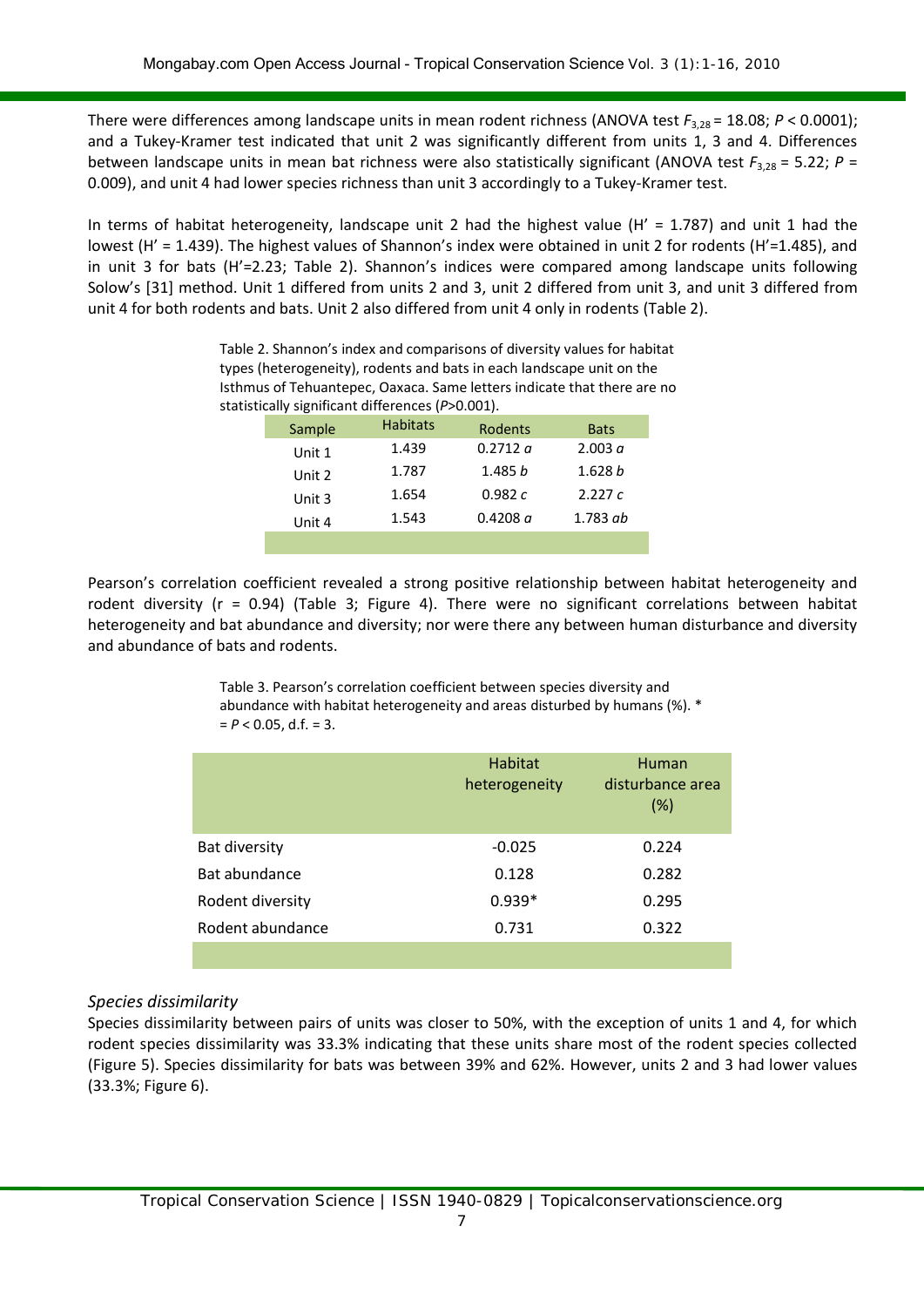

Eight rodent species were not shared between landscape units (61.5%), but the other five species were shared (38.5%). At the landscape level, unit 2 had the highest number of exclusive species (*N*=6), and unit 1 had no unique species. Unit 2 shared most of its species with units 3 and 4 (four species in each). For bats, 12 species were not shared among units (46.2%), and 14 species were shared (53.8%). Units 2 and 3 shared the highest number of species (*N* =9), and units 2 and 4 shared only four species (Appendix 1).

The differences between the degree of human disturbance and the habitat heterogeneity occupied in each landscape unit showed that the greatest difference in human disturbance was 36% between units 1 and 3, and the lowest difference in disturbance human was 8% between units 3 and 4. The highest difference in the value of habitat heterogeneity was 0.348 between units 1 and 2, and the lowest difference was 0.104 between units 1 and 4 (Figure 5 and 6).



Tropical Conservation Science | ISSN 1940-0829 | Topicalconservationscience.org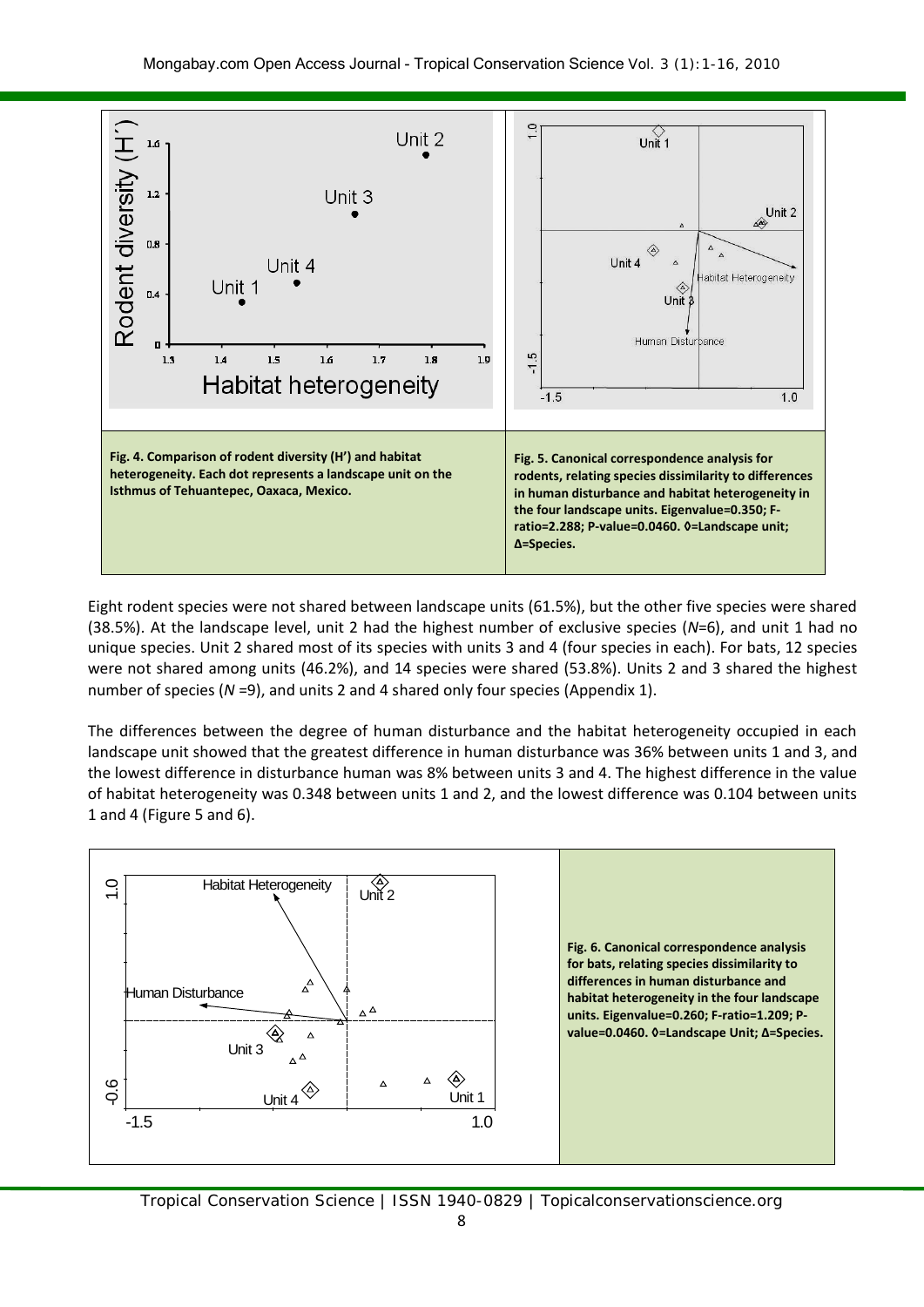## **Discussion**

#### *Mammal diversity*

The differences in the pattern of species richness and abundance of rodents and bats in the fragmented landscape were quite evident. We recorded high rodent richness (13 species) compared to previous studies. For example, near the Isthmus of Tehuantepec, Horvath [36] found 10 species in the Chiapas Highlands, southwestern Mexico, while Vázquez [37] reported seven species in Manantlan, Jalisco, western Mexico. In both studies, *Reithrodontomys* was the most abundant genus. In our study area, the most abundant rodent was the spiny pocket mouse, *L. pictus* (N=248), a granivorous species with a wide distribution and high abundance in both disturbed and undisturbed areas in Mexico. The presence of this species in all landscape units may be explained by the availability of refuges because it inhabits either thorny scrub or deciduous forest where conditions are suitable for it to dig burrows [38]. *Liomys pictus* is favored by the semiarid conditions present over most of the landscape, and by the presence of thorny scrub [31]. The high richness of rodent species in unit 2 was likely a result of the presence of two semi-permanent sources of fresh water (these only dry up partially in the last month of the dry season). Their presence favors: 1) the presence of patches of gallery vegetation that connect with fragments of mature secondary vegetation creating a good refuge and source of food for arboreal rodents such as *N. sumichrasti* and *C. mexicanus* and also for *R. fulvescens* which is semi-arboreal; and 2) the presence of crops (sorghum and corn) that attract species such as *R. sumichrasti* and *O. rostratus,* which use this resource to survive.

The most abundant bat species in our study site was the frugivorous bat *A. lituratus*, which was found during both the wet and dry seasons. This bat also was the most abundant species in most of the landscape units (*N*=198), with the exception of unit 4 (*N*=14). In units 3 and 4, one of the most abundant species was the insectivorous/frugivorous bat *Phyllostomus discolor*. The abundance of *P. discolor* can be attributed to the availability of food resources, since this species mainly feeds on insects, an apparently abundant resource (mainly in unit 4), possibly owing to the presence of a body of water that favors some groups of insects. The habitat characteristics of the other units could be attractive to other types of species, such as *A. lituratus* which eats mostly fruit such as mango (*Mangifera indica*), the jobo or hogplum (*Spondias* spp.), fig (*Ficus* sp), the Maya nut tree or ramón (*Brosimum alicastrum*) and banana (*Musa paradisiaca*) [38]. This species has a Neotropical distribution, occupies the tropical lowlands in Mexico, and is common in the study area. *Vampyressa thyone* is a unique species captured in this study during the dry season. This frugivorous bat has been associated with wet habitats over brooks in gallery vegetation [39], but had not been reported in previous studies conducted on the Isthmus of Tehuantepec, Oaxaca [35].

Several authors have proposed that species richness increases with increasing food diversity [23, 40-43] and habitat diversity [23, 44]. In our study area, species richness is probably related to the diversity of both food resources and habitat types. Landscape unit 2 with its eight different habitat types provided evidence of this, as it had the highest values of Shannon's index for rodents, and the highest rodent species richness (*N*=11), including arboreal species (*Nyctomys sumichrasti* and *Coendou mexicanus*). Similarly, in unit 3 we recorded seven different habitats, the highest values of Shannon's index for bats, and we observed more bat species (*N*=16), including rare (*Carollia perspicillata*, *Glossophaga morenoi*) and insectivorous species (*Myotis nigricans*).

#### *Landscape heterogeneity and human disturbance*

We expected a positive correlation between habitat heterogeneity levels and mammal diversity, i.e., that mammal diversity would be higher in more heterogeneous landscape units. Our results only support this hypothesis for rodent diversity. In this study, unit 2 had a high number (11) and diversity (1.48) of rodent species. These results suggest that, in terms of richness and abundance, rodents respond favorably to more heterogeneous habitats, and bats respond favorably to habitats with moderate levels of heterogeneity.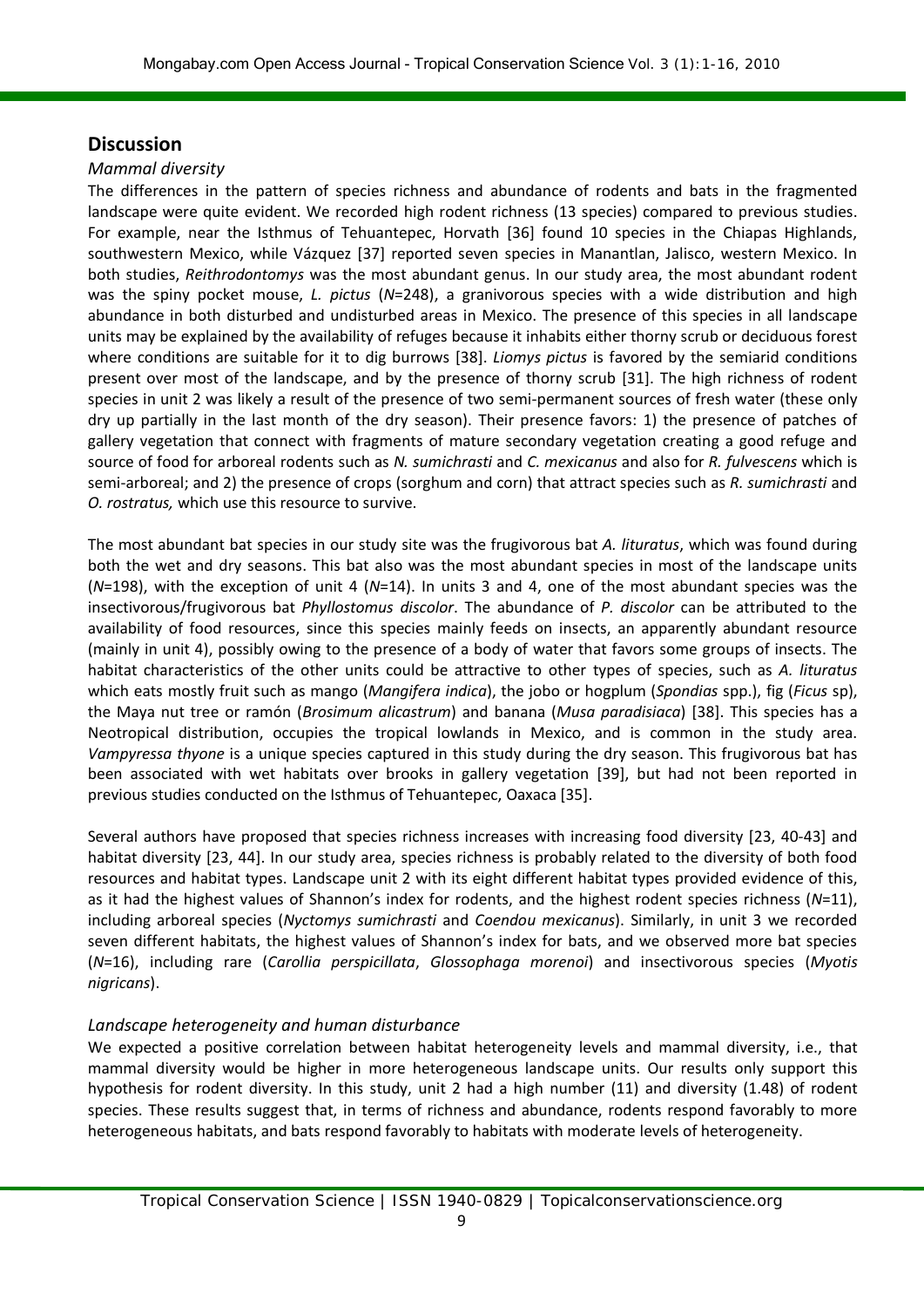However, we found that the richness and abundance of rodent and bat species was similar between landscape units with similar levels of human disturbance. Units 1 and 4 were the most similar in human disturbance (0.104) and bat diversity values. In contrast, differences in the diversity of rodents and bat species were found between units 1 and 2, and these had the highest difference in the degree of human disturbance (0.348), but had a similar number of bat species (11 species in unit 2, 10 species in unit 4). Thus, the presence of some bat species in each unit was unique: unit 2 had seven exclusive species, and unit 4 had six species not found in unit 2.

We also expected that rodent and bat species diversity would be lower in the landscape units with greater levels of human disturbance; however, our results do not support this hypothesis, because no correlation was found for either bats or rodents. In unit 3, we found six fewer rodent species than in unit 2, and over 89% of the individuals belonged to one species, *L. pictus*, which is associated with disturbed habitats. It is necessary to obtain more data from areas with different disturbance levels.

In summary, bat and rodent species respond differently to landscape heterogeneity. We found that rodent diversity was related to the level of landscape heterogeneity, but different levels of human disturbance to the landscape did not affect rodent or bat diversity. However, the distribution of habitats on the landscape, the presence of plant corridors and the differing displacement capacity of the animals allowed for the presence of generalist and specialist species in most landscapes units, and resulted in similar abundances among units and the presence of rare species.

#### Species dissimilarity

Species dissimilarity patterns were different for bats and rodents under distinct landscape conditions. Rodents had unequal values of species diversity across units (*i.e*., 11 species in unit 2, in contrast with 2 species in unit 1) resulting in high species dissimilarity on this landscape of the Isthmus of Tehuantepec. Meanwhile, species diversity values for bats were more similar among units (species dissimilarity was around 3 to 6 species in all units), which means that bat species use all landscapes and not only a specific site.

Horváth [36] reported 76% replacement for rodent species in the Chiapas Highlands. Rodent species dissimilarity in our study area was 47.4%. In this study a high dissimilarity was expected because of the limited mobility and small home ranges of rodents. However, it is possible that differences in temperature and in the number and quality of habitats among landscape units were related to the high numbers of exclusive species associated with specific sites. For example, unit 2 had six exclusive species, one of them the rare *Coendou mexicanus,* which is under special protection in the current Official Mexican Regulation 2001 of the Ministry of the Environment and Natural Resources [45]. The differences between Horváth's [36] results and those of this study could be due to differences in the landscape matrices. In the Chiapas Highlands, the landscape matrix is mainly composed of pine-oak forest and it is more homogeneous, while that of the Isthmus of Tehuantepec is composed of natural pastures and is more heterogeneous.

Moreno & Halffter [10] found replacement values for bat species of 32% to 42% in Veracruz, Mexico; Sanchez-Cordero [46] found replacement values for rodents and bat species of 50% to 70% in Sierra Mazateca and Sierra Mixteca, Oaxaca, and Sosa-Escalante [47] found replacement values of around 40% for bats in the northwest of the Yucatan Peninsula. Bat replacement in this study was 36%, which coincides with analyses of replacement in bats in different habitats [10, 48]. Some authors have suggested that replacement values in fragmented landscapes should be higher (above 50%) in habitats with highly contrasting conditions that promote species dissimilarity [48], because the habitats are quite different.

Although landscape units 2 and 3 are separated by nearly 8.5 km, bat species dissimilarity was high (33%). This is probably due to the presence of a river (accompanied by gallery vegetation) that crosses the landscape and joins both units. This gallery vegetation favors the movement of bats between habitat types, functioning as a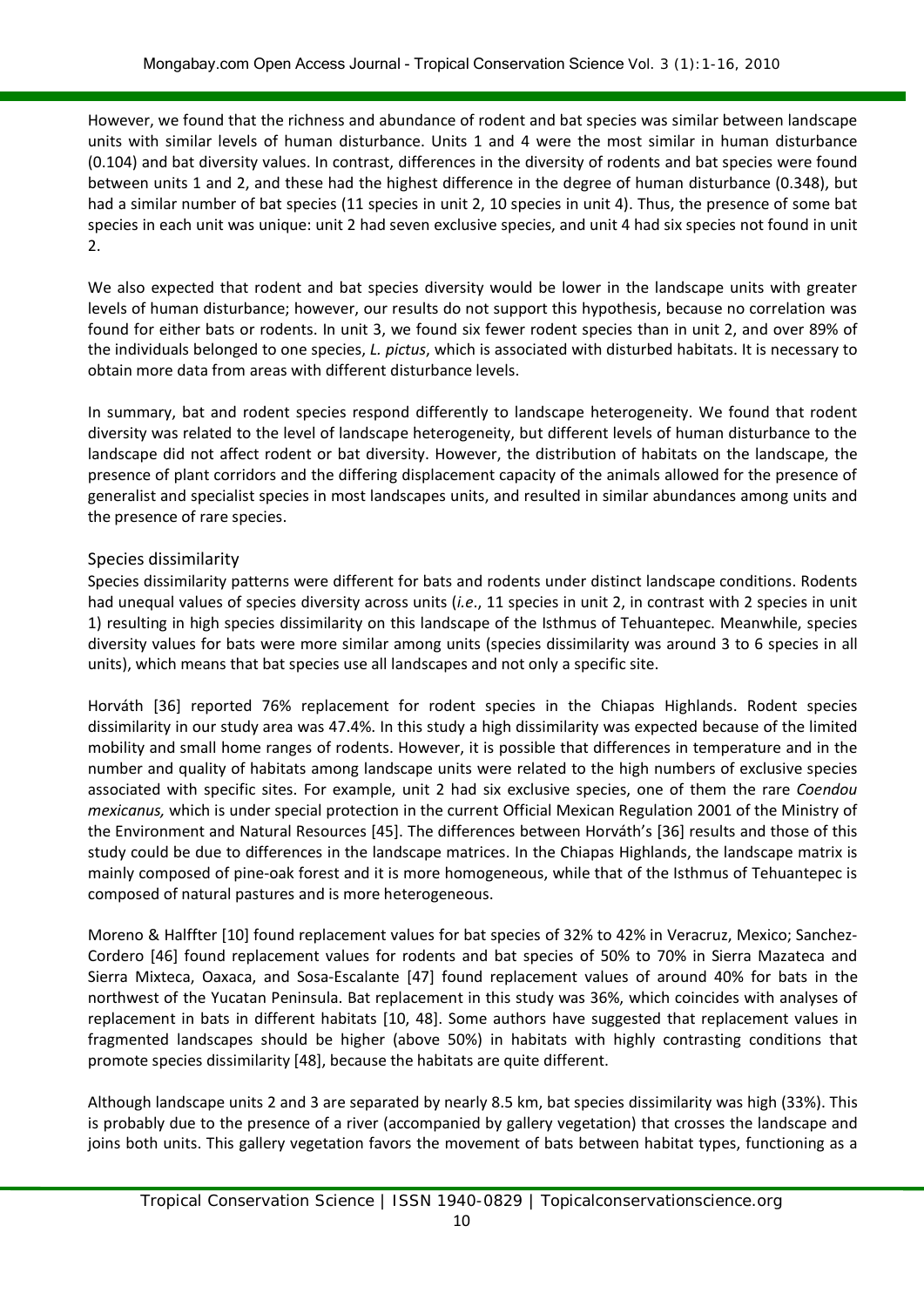biological corridor that provides food, shelter, perching sites and other resources. On the other side, in units 2 and 4, also separated by 8 km, bat species replacement was higher (62%), perhaps owing to the lack of forest cover that could facilitate bat flight between the two units.

Our hypothesis predicted that species composition would be expected to be more similar between landscape units with similar degrees of disturbance; however, this was not found for either group of mammals. Units 3 and 4 were most similar in human disturbance (with a difference of 8%), but species dissimilarity was higher in these units than it was in the units with greater differences in human disturbance levels.

In conclusion, rodent species dissimilarity among different habitats in the landscape was generally high on the Isthmus of Tehuantepec. Therefore, species were not widely distributed throughout the landscape. In contrast, the degree of dissimilarity in bat species among different habitats in the landscape was generally low. This means, that bat species were widely distributed across the landscape, likely because of their high vagility and the spatial structure of the landscape (for example; gallery vegetation corridors).

#### **Implications for conservation**

The results of this study suggest that the presence of fragments of different habitats are important to different populations of rodents and bats, and even though different anthropogenic activities are under way, these do not have a direct effect on the diversity of these mammals. Conservation strategies should attempt to protect corridors of arboreal vegetation because, even though there are many vegetation fragments, these animals do benefit from the connectivity provided by these corridors. This is particularly true for the bats that had high beta diversity and are found dispersed across the entire Isthmus of Tehuantepec landscape. Therefore, the presence of trees and shrubs beside bodies of water favor such threatened species as the bats *Leptonycteris curasoae, Enchisthenes hartii*, and *Myotis nigricans* [45]. Species endemic to Mexico such as *Rhogeessa parvula* and threatened rodents such as *Coendou mexicanus* also benefit from this landscape configuration because the habitats provide refuge and food. It is necessary to continue monitoring these small mammal species in the region of the Isthmus of Tehuantepec to further our knowledge of local diversity in modified landscapes (with differing degrees of disturbance), and to test the hypothesis that mammal richness is related to food availability and habitat heterogeneity.

#### **Acknowledgments**

We are grateful to Roberto Gutiérrez, Roberto Gutiérrez Jr., Juan Antonio, Juan Antonio Jr. Leyberto Gutiérrez, Jorge Bolaños, Jose A. López, and to the personnel of Municipalities of Huamuchil, Montecillo Santa Cruz and Las Palmas for their invaluable help during the fieldwork. We thank the Gutiérrez-López and Gutiérrez-Vázquez families, and Epifanio Antonio for housing our team. Thanks also to E. Naranjo, E. Espinoza, L. B. Vázquez, R. Blackney and T. Rioja for their helpful suggestions on a previous version of this paper. B. Delfosse improved the English. This project was partially funded by Mexico's National Council of Science and Technology (CONACYT) via the Chiapas State Government (project CHIS-2005-CO3-001) and El Colegio de la Frontera Sur (PATM project 11022). CONACYT provided a scholarship to F. Barragán (Number 193868). S. Mandujano and two anonymous reviewers provided valuable comments on several drafts of the manuscript.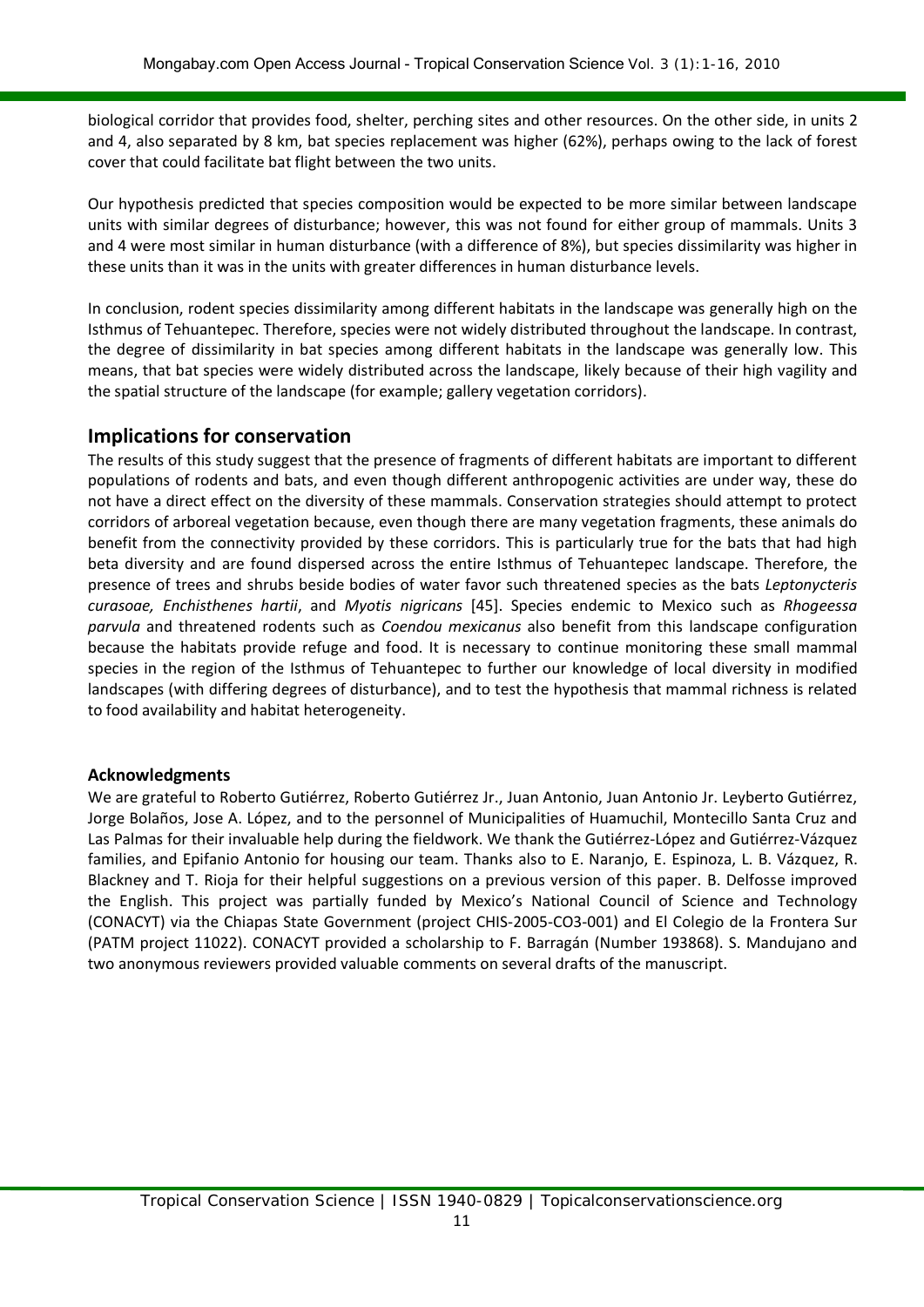### **References**

- [1] Kalko, E. K. V. 1997. Diversity in tropical bats. In: Ulrich H (ed.) Tropical Biodiversity and Systematics, Proceedings of the International Symposium on Biodiversity and Systematic in Tropical Ecosystems. Zoologisches Forschungsinstitut und Museum Alexander Koenig, Bonn, pp13-43.
- [2] Ramírez-Pulido, J., Arroyo-Cabrales J. and Castro-Campillo A. 2005. Estado actual y relación nomenclatural de los mamíferos de México. *Acta Zoológica Mexicana* (n.s.) 21:21–82.
- [3] Fenton, M. B. 1992. Bats. Facts on File, New York.
- [4] Wilson, D. E. and Reeder D. M. (eds.). 1993. Mammals species of the world, a taxonomic and geographic reference. 2<sup>nd</sup> edition. Smithsonian Institution Press. Washington. D.C.
- [5] Hill, J. E. and Smith J. D. 1985. Bats, a natural history. Texas University Press, Austin.
- [6] Hartshorn, G. S. 1980. Neotropical forest dynamics. *Biotropica* 12:23–30.
- [7] Foster, R. B. 1990. Long-term change in the successional forest community of the Rio Manu floodplain. In: Gentry A H (ed.) Four Neotropical forests, Yale University Press, pp 565–572.
- [8] Gentry, A. H. 1990. Tropical forests. In: Keast A (ed.) Biogeography and ecology of forest bird communities, SPB Academic, pp 35–43.
- [9] Milton, K., Laca E. A. and Demmet M. W. 1994. Successional patterns of mortality and growth of large trees in a Panamanian lowland forest. *Journal of Ecology* 82:79–87.
- [10] Moreno, C. E. and Halffter G. 2001. Spatial and temporal analysis of α, β and γ diversities of bats in a fragmented landscape. Biodiversity Conservation 10:367–382.
- [11] Fox, B. J. 1982. The influence of disturbance (fire, mining) on ant and small mammal species diversity in Australian heathlands. Proceedings of the symposium on dynamics and management of Mediterranean-type ecosystems. United States Department of Agriculture, Pacific Southwest Forest and Range Experiment Station, Berkeley, California. General Technical Report, PSW 58: 213-129.
- [12] Rosenzweig, M. L. 1992. Species diversity gradients: we know more and less than we thought. *Journal Mammalians* 73:751–730.
- [13] Romero-Alcaraz, E. and Ávila J. M. 2000. Landscape heterogeneity in relation to variations in epigaeic beetle diversity of a Mediterranean ecosystem. Implications for conservation. *Biodiversity Conservation* 9:985–1005.
- [14] Weibull, A. C., Bengtsson J. and Nohlgren E. 2000. Diversity of butterflies in the agricultural landscape: the role of farming system and landscape heterogeneity. *Ecography* 23:743–750.
- [15] Anderson, D. L. 2001. Landscape heterogeneity and diurnal raptor diversity in Honduras: The role of indigenous shifting cultivation. *Biotropica* 33:511–519.
- [16] Ovalle, C., Del Pozo A., Casado M. A., Acosta B. and De Miguel J. M. 2006. Consequences of landscape heterogeneity on grassland diversity and productivity in the Espinal agroforestry system of central Chile. *Landscape Ecol*ogy 21:585–594.
- [17] Vanbergen, A. J., Watt A. D., Mitchell R., Truscott A. M., Palmer S. C. F., Ivits E., Eggleton P., Jones T. H. and Sousa J. P. 2007. Scale-specific correlations between habitat heterogeneity and soil fauna diversity along a landscape structure gradient. *Oecologia* 153:713–725.
- [18] Casas, A. G, Méndez de la Cruz F. R and Camarillo J. L. 1996. Anfibios y reptiles de Oaxaca, lista, distribución y conservación. *Acta Zoológica Mexicana (n.s.)* 69: 1-35.
- [19] Halffter, G. 1987. Biogeography of the montane entomofauna of Mexico and Central America. *Annual Review of Entomology* 32:95-114.
- [20] Binford, L. C. 1989. A distributional survey of the birds of the Mexican state of Oaxaca. *Ornithological Monographs* 43: 1-418.
- [21] García-Trejo, E. A. and Navarro A. G. 2004. Patrones biogeográficos de la riqueza de especies y el endemismo de la avifauna en el Oeste de México. *Acta Zoológica Mexicana (n.s.)* 20(2): 167-185.
- [22] Turner, M. 1990. Quantitative methods in landscape ecology. Springer-Verlag. Nueva York.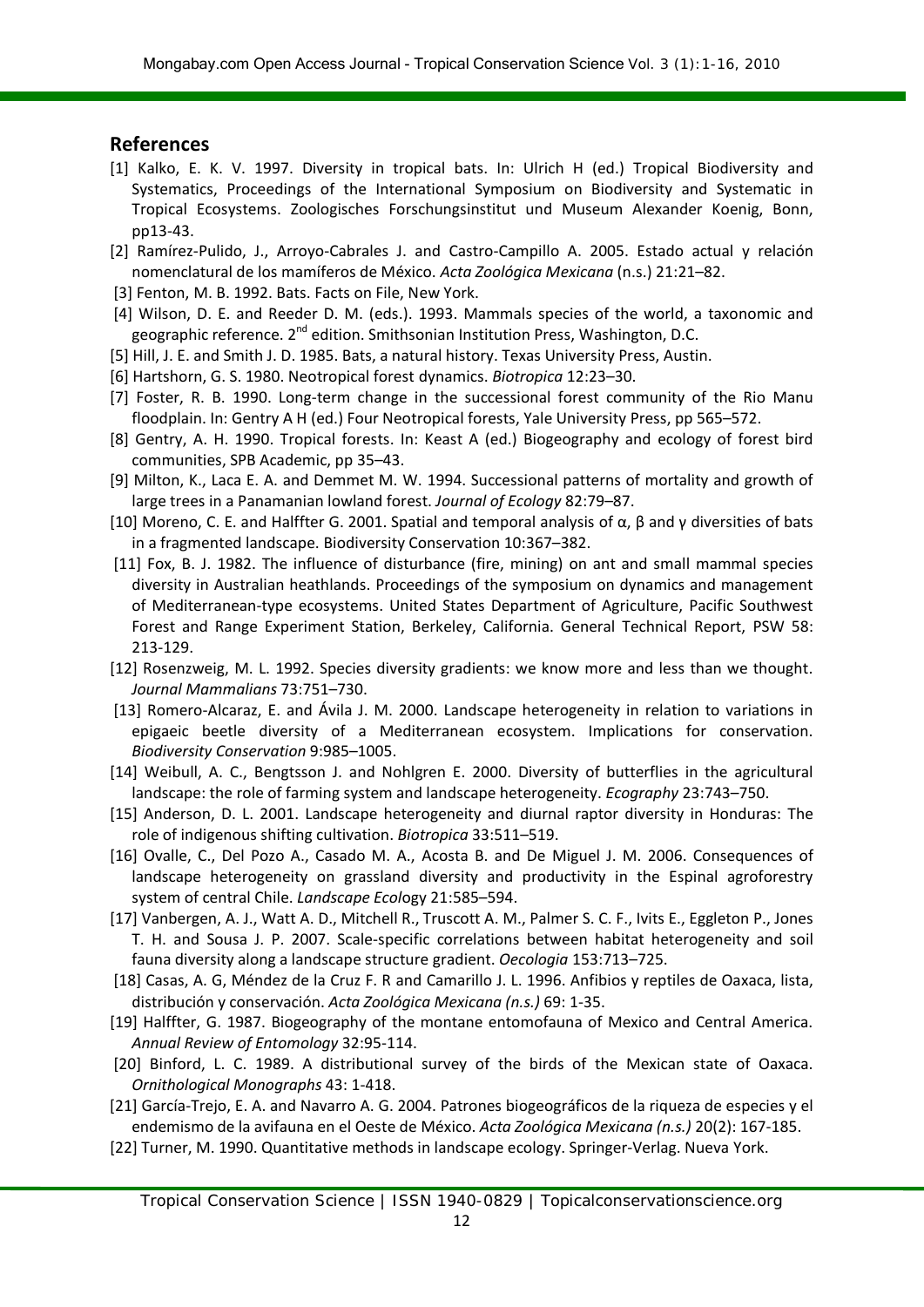- [23] Halffter, G. 1998. A strategy for measuring landscape biodiversity. *Biology International* 36:3–17
- [24] García, E. 1998. Modificación al sistema de clasificación climática de Köppen. Instituto de Geografía, UNAM, México D. F.
- [25] García-Estrada, C., Romero-Almaraz M. L. and Sánchez-Hernández C. 2002. Comparison of rodent communities in sites with different degrees of disturbance in deciduous forest of southeastern Morelos, México. *Acta Zoológica Mexicana* (n.s.) 85:153–168.
- [26] Fleming, T. H. 1981. Fecundity, fruiting patterns and seed dispersal in *Piper amalago* (Piperacea), a bats dispersed tropical shrub. *Oecologia* 51:42–46.
- [27] Fleming, T. H. 1988. The short tailed fruit bat: a study in plant animal interactions. The University of Chicago Press.
- [28] Magurran, A. E. 1988. Ecological diversity and its measurement. Princeton University Press, Princeton, New Jersey, U.S.A.
- [29] Moreno, C. 2001. Manual de métodos para medir la biodiversidad. Textos Universitarios, Universidad Veracruzana, Xalapa, Veracruz, México.
- [30] Hayek, L. C. and Buzas M. A. 1996. Surveying natural populations. Columbia University Press.
- [31] Solow, A. R. 1993. A simple test for change in community structure. *Journal of Animal Ecology*, 62:191–193.
- [32] Diversity (Species Diversity and Richness™ 3.02). 2000. PISCES Conservation LTD, Pennington, Lymington, England.
- [33] SPSS™ 12.0 for Windows. 2000. The Apache Software Foundation.
- [34] Colwell, R. K. 2005. EstimateS: Statistical estimation of species richness and shared species from samples. Version 7.5. User's Guide and application published at: [http://purl.oclc.org/estimates.](http://purl.oclc.org/estimates)
- [35] Briones-Salas, M. and Sánchez-Cordero V. 2004. Mamíferos. In: García-Mendoza A J, Ordóñez M J, Briones-Salas M (eds.) Biodiversidad de Oaxaca, Instituto de Biología, UNAM-Fondo Oaxaqueño para la Conservación de la Naturaleza-World Wildlife Fund, México, D. F., pp 423-447.
- [36] Horváth, A., March I. J. and Wolf J. H. D. 2001. Rodent diversity and land use in Montebello, Chiapas, Mexico. *Studies Neotropical Fauna Environ.* 36:169–176.
- [37] Vázquez, L. B., Medellín R. A. and Cameron G. N. 2000. Population and community ecology of small rodents in montane forest of western Mexico. *Journal Mammalians* 81:77–85.
- [38] Gardner, A. L. 1977. Feeding habits. In: Baker R.J., J.K. Jones, Jr. and D.C. Carter (eds.). Biology of Bats of the New World Family Phyllostomatidae. Part ll. Special Publications of the Museum, Texas Tech University, pp. 293-350.
- [39] Dominguez, Y. and Ceballos G. 2005. *Liomys pictus* (Thomas, 1893). In: Ceballos G, Oliva G (eds.) Los mamíferos silvestres de México, Comisión Nacional para el Conocimiento y Uso de la Biodiversidad. Fondo de Cultura Económica, México, D.F., pp. 629-631.
- [40] Ceballos, G. and Oliva G. (eds.) 2005. Los mamíferos silvestres de México. Comisión Nacional para el Conocimiento y Uso de la Biodiversidad, Fondo de Cultura Económica, México.
- [41] Heaney, L. R., Heideman P. D., Rickart E. A., Utzurrum R. B. and Klompen J. S. H. 1989. Elevational zonation of mammals in the central Philippines. *Journal of Tropical Ecology* 5:259–280.
- [42] Graham, G. L. 1990. Bats vs. Birds: comparisons among Peruvian vertebrate faunas along an elevational gradient. *Journal Biogeography* 17:657–668.
- [43] Owen, J. G. 1990. An analysis of the spatial structure of mammalian distribution patterns in Texas. *Ecology* 71:1823–1832.
- [44] Rosenzweig, M. L. and Abramsky Z. 1993. How are diversity and productivity related? Species diversity in ecological communities. Historical and geographical perspective. University of Chicago Press, Chicago and London.
- [45] Secretaría de Medio Ambiente y Recursos Naturales (SEMARNAT). 2001. Norma Oficial Mexicana: NOM-059-ECOL-2001. Protección Ambiental-especies nativas de México de flora y fauna silvestres-Categorías de riesgo y especificaciones para su inclusión, exclusión o cambio-Lista de especies en riesgo. Diario Oficial de la Federación. 06-03-2002.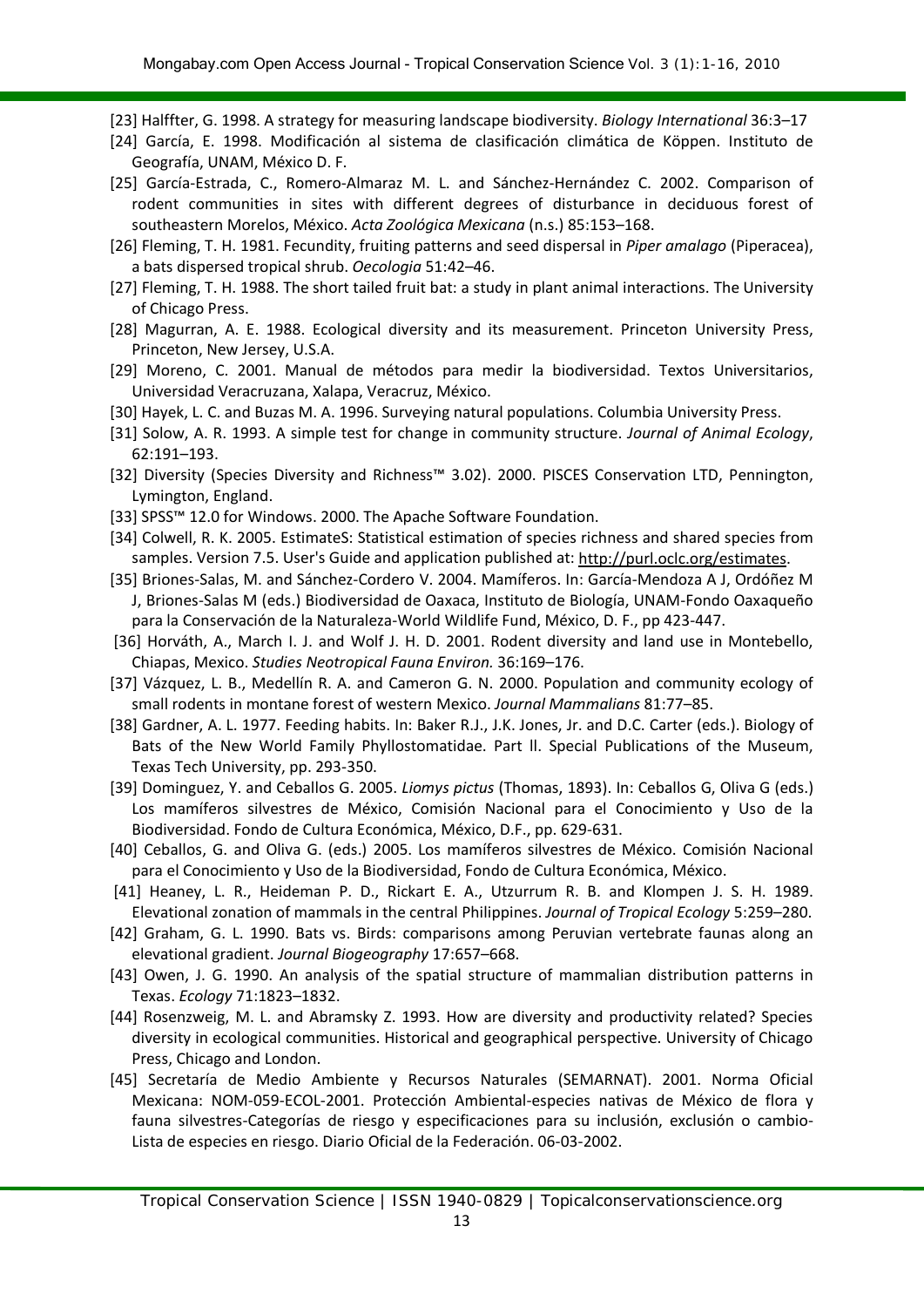- [46] Sánchez-Cordero, V. 2001. Elevation gradients of diversity for rodents and bats in Oaxaca, Mexico. *Global Ecology Biogeography* 10:63–76.
- [47] Sosa-Escalante, J. 1997. Ecología de la comunidad de mamíferos del noroeste de la Península de Yucatán. M.Sc. Thesis. Facultad de Ciencias, Universidad Nacional Autónoma de México.
- [48] Stanton, N. L. 1979. Patterns of species diversity in temperate and tropical litter mites. *Ecology* 60:295–304.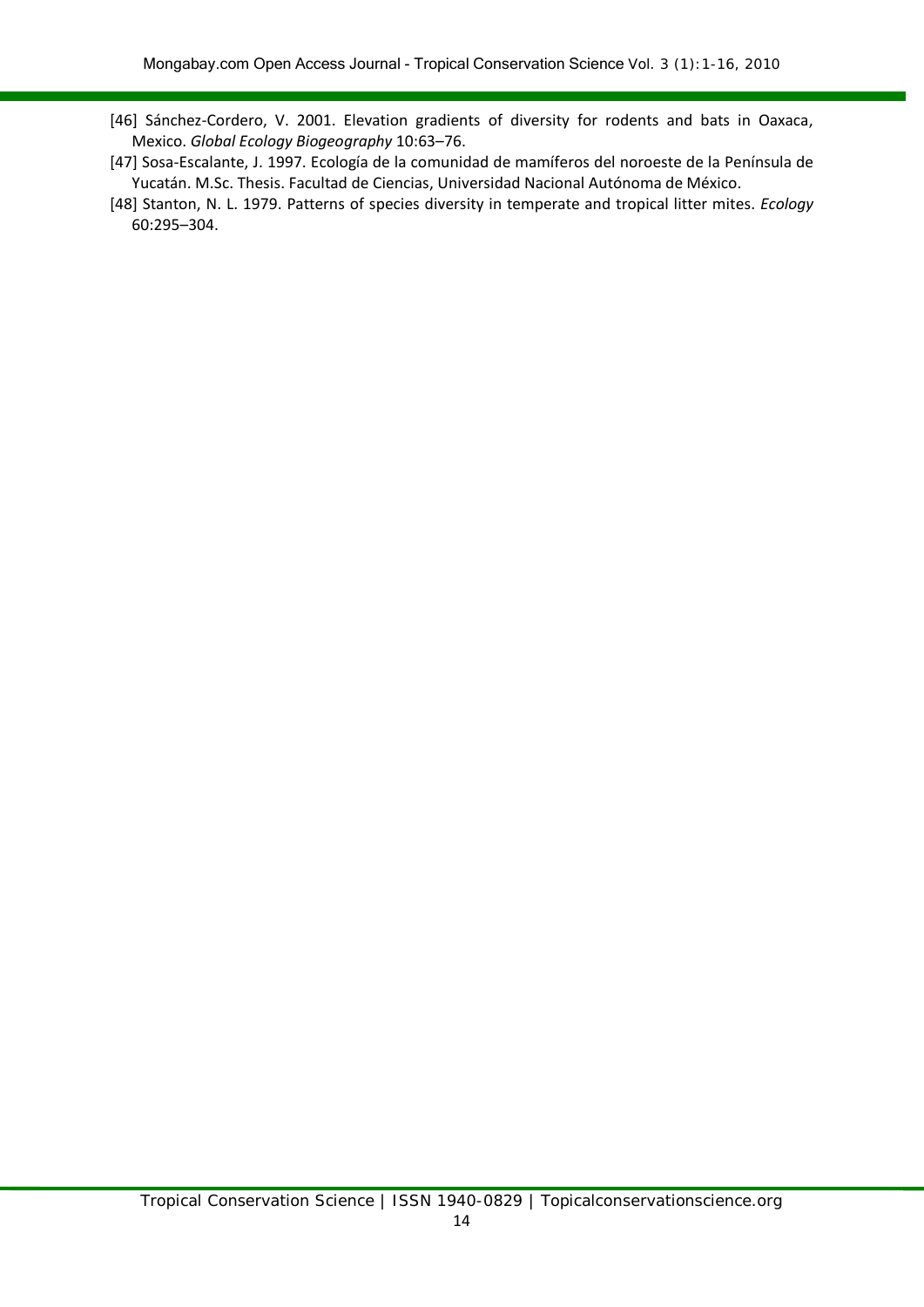|                                                 | Unit 1           | Unit 2           | Unit 3           | Unit 4           |
|-------------------------------------------------|------------------|------------------|------------------|------------------|
| Order Chiroptera                                |                  |                  |                  |                  |
| Family Emballonuroidae                          |                  |                  |                  |                  |
| Saccopteryx bilineata (Temmnick, 1838)          | $\theta$         | $\mathbf{1}$     | 0                | 0                |
| Family Mormoopidae                              |                  |                  |                  |                  |
| Pteronotus davyi Gray, 1838                     | $\mathbf{1}$     | $\boldsymbol{0}$ | $\boldsymbol{0}$ | 1                |
| Family Phyllostomidae                           |                  |                  |                  |                  |
| Micronycteris microtis Miller, 1898             | 14               | 0                | 0                | 0                |
| Glyphonycteris sylvestris Thomas, 1896          | $\theta$         | $\overline{2}$   | 5                | $\mathbf{0}$     |
| Phyllostomus discolor Wagner, 1843              | 6                | $\boldsymbol{0}$ | 41               | 26               |
| Glossophaga soricina (Pallas, 1766)             | $\theta$         | $\overline{0}$   | 7                | 1                |
| Glossophaga morenoi Martínez y Villa, 1938      | $\theta$         | 0                | 1                | $\boldsymbol{0}$ |
| Leptonycteris curasoae Miller, 1900             | 7                | $\overline{0}$   | $\Omega$         | $\overline{0}$   |
| Choeroniscus godmani (Thomas, 1903)             | 10               | 5                | 51               | 9                |
| Carollia perspicillata (Linnaeus, 1758)         | $\theta$         | $\boldsymbol{0}$ | $\mathbf{1}$     | 0                |
| Carollia subrufa (Hanh, 1905)                   | $\theta$         | 1                | $\theta$         | 0                |
| Sturnira lilium (É. Geoffroy St. Hilaire, 1810) | $\Omega$         | $\overline{4}$   | 26               | 0                |
| Sturnira ludovici Anthony, 1924                 | $\theta$         | 0                | 11               | 0                |
| Uroderma bilobatum Peters, 1866                 | 19               | 34               | 45               | 0                |
| Vampyressa thyone Thomas, 1909                  | 5                | $\boldsymbol{0}$ | 0                | 0                |
| Enchisthenes hartii (Thomas, 1892)              | $\mathbf{1}$     | $\boldsymbol{0}$ | $\Omega$         | $\mathbf{0}$     |
| Artibeus intermedius J. A. Allen, 1897          | 15               | 16               | 29               | 16               |
| Artibeus jamaicensis Leach, 1821                | 32               | 32               | 28               | 21               |
| Artibeus lituratus (Olfers, 1818)               | 71               | 57               | 56               | 14               |
| Centurio senex Gray, 1842                       | 8                | $\boldsymbol{0}$ | $\boldsymbol{0}$ | 2                |
| Family Molossidae                               |                  |                  |                  |                  |
| Molossus molossus (Pallas, 1766)                | $\boldsymbol{0}$ | $\mathbf{1}$     | $\overline{c}$   | $\boldsymbol{0}$ |
| Family Vespertilionidae                         |                  |                  |                  |                  |
| Rhogeessa parvula H.Allen, 1866                 | $\boldsymbol{0}$ | $\boldsymbol{0}$ | $\theta$         | 2                |
| Lasiurus intermedius H. Allen, 1862             | $\boldsymbol{0}$ | 1                | 8                | 0                |
| Myotis fortidens Miller y G. M. Allen, 1928     | 2                | $\boldsymbol{0}$ | 0                | $\overline{0}$   |
| Myotis keaysi J. A. Allen, 1914                 | $\theta$         | 0                | 1                | 1                |
| Myotis nigricans (Schinz, 1821)                 | $\boldsymbol{0}$ | $\boldsymbol{0}$ | $\mathbf{1}$     | $\theta$         |
| <b>TOTAL</b>                                    | 191              | 154              | 313              | 93               |
| Order Rodentia                                  |                  |                  |                  |                  |
| Family Sciuridae                                |                  |                  |                  |                  |
| Sciurus aureogaster F. Cuvier, 1829             | $\boldsymbol{0}$ | 2                | 0                | 0                |
| Family Muridae                                  |                  |                  |                  |                  |
| Baiomys musculus (Merriam, 1892)                | 4                | 22               | 25               | 3                |
| Nyctomys sumichrasti (de Saussure, 1860)        | $\theta$         | $\mathbf{1}$     | $\boldsymbol{0}$ | 0                |
| Reithrodontomys mexicanus (de Saussure, 1860)   | $\theta$         | 1                | 4                | 5                |
| Reithrodontomys fulvescens J. A. Allen, 1894    | $\boldsymbol{0}$ | 1                | 0                | 0                |

Appendix 1. Number of individuals of bat and rodent species recorded in each landscape unit on the Isthmus of Tehuantepec, Oaxaca, Mexico. Species classification follows Ramirez-Pulido *et al.* (2005).

Tropical Conservation Science | ISSN 1940-0829 | Topicalconservationscience.org